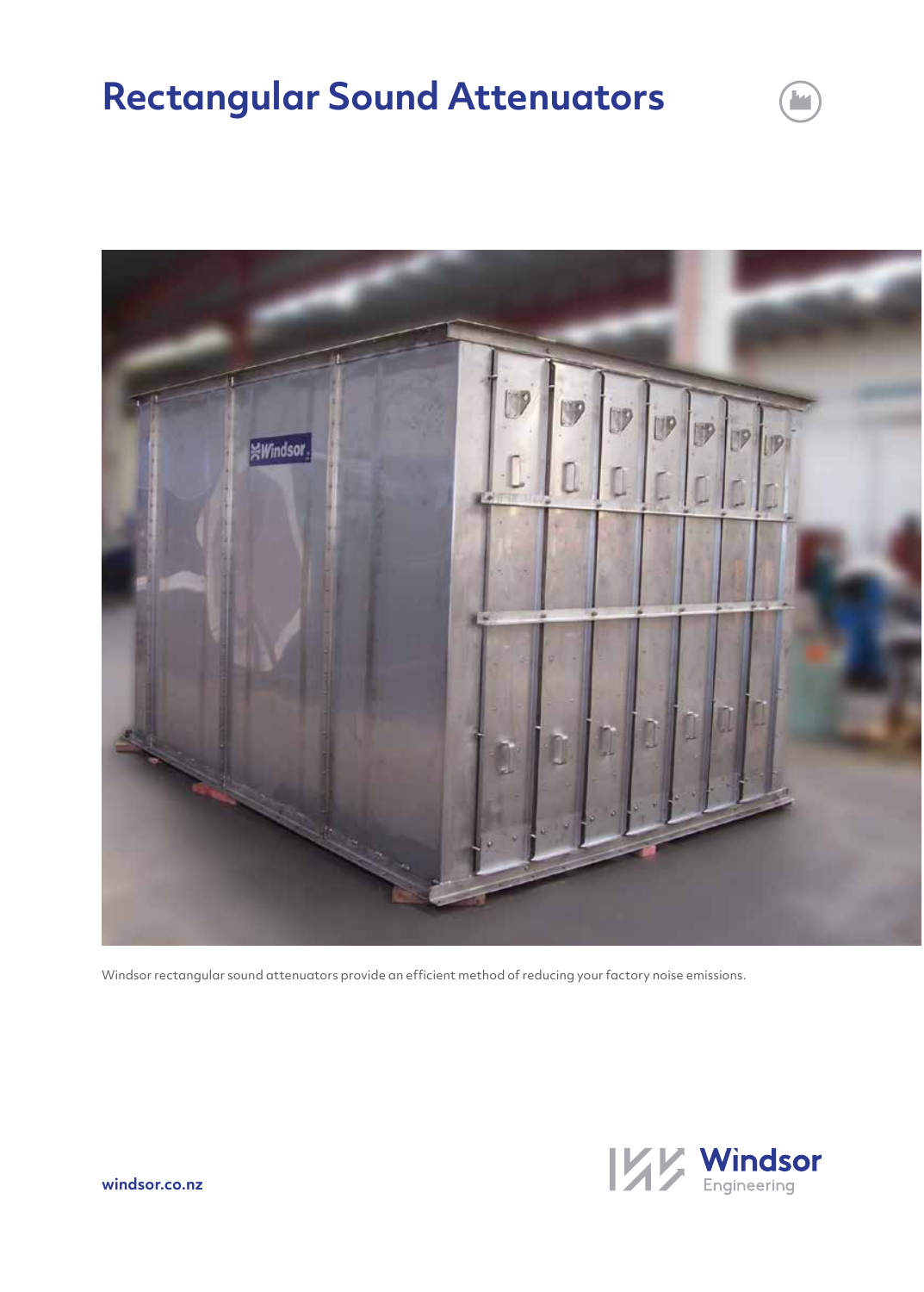## **Splitter attenuator selection charts**

| Table 1 : R1 & RA<br>(Standard facings) |                 |                 |                 |                             |          |                 |                 |          |
|-----------------------------------------|-----------------|-----------------|-----------------|-----------------------------|----------|-----------------|-----------------|----------|
|                                         |                 |                 |                 |                             |          |                 |                 |          |
| Code<br>L/A cm                          | 63              | 125             | 250             | Frequency (Hz)<br>500       | 1K       | 2K              | 4K              | 8Κ       |
| 60/50                                   | 6               | 12              | 22              | 30                          | 36       | 35              | 28              | 23       |
| 90/50                                   | 8               | 16              | 31              | 41                          | 50       | 50              | 46              | 37       |
| 120/50                                  |                 | 21              | 42              | 49                          | 50       | 50              | 50              | 50       |
| 150/50                                  | $\frac{9}{12}$  | $\overline{25}$ | 50              | 50                          | 50       | 50              | 50              | 50       |
| 180/50                                  | 14              | 28              | 50              | 50                          | 50       | 50              | 50              | 50       |
| 210/50                                  | 17              | 33              | 50              | 50                          | 50       | 50              | 50              | 50       |
| 240/50                                  | $\overline{19}$ | 37              | 50              | $\frac{50}{50}$             | 50       | 50              | 50              | 50       |
|                                         |                 |                 |                 |                             |          |                 |                 |          |
| 60/75                                   | 5               | 10              | $\overline{17}$ | 24                          | 29       | $\frac{29}{2}$  | 22              | 18       |
| 90/75                                   | 7               | 13              | 25              | 34                          | 43       | 42              | 37              | 30       |
| 120/75                                  | 9               | 17              | 33              | 47                          | 50       | 50              | 50              | 42       |
| 150/75                                  | $\overline{10}$ | 20              | 42              | 50                          | 50       | 50              | 50              | 50       |
| 180/75                                  | 12              | 23              | 50              | 50                          | 50       | 50              | 50              | 50       |
| 210/75                                  | 14              | 27              | 50              | 50                          | 50       | 50              | 50              | 50       |
| 240/15                                  | 30              | 50              | 50              | 50                          | 50       | 50              | 50              | 50       |
|                                         |                 |                 |                 |                             |          |                 |                 |          |
| 60/100                                  | 8               | 13<br>10        | 18<br>19        | 23<br>27                    | 23<br>35 | 23<br>33        | 16              | 13       |
| 90/100<br>120/100                       | 5<br>6          | 12              | 25              | 38                          | 47       | 45              | 26<br>35        | 21<br>28 |
| 150/100                                 | 7               | 15              | 32              | 47                          | 50       | $\overline{50}$ | 45              | 36       |
| 180/100                                 | 9               | 18              | 38              | 50                          | 50       | 50              | 50              | 43       |
| 210/100                                 | 10              | 20              | 45              | 50                          | 50       | 50              | 50              | 50       |
| 240/100                                 | 12              | 23              | 50              | 50                          | 50       | 50              | 50              | 50       |
|                                         |                 |                 |                 |                             |          |                 |                 |          |
| 60/125                                  | 4               | 7               | 10              | 16                          | 23       | 18              | 13              | 10       |
| 90/125                                  | 5               | 9               | 16              | 24                          | 32       | 28              | 20              | 16       |
| 120/125                                 | 6               | 11              | 22              | 32                          | 43       | 37              | 26              | 21       |
| 150/125                                 | 7               | 13              | 28              | 41                          | 50       | 47              | 33              | 26       |
| 180/125                                 | 8               | 15              | 32              | 49                          | 50       | 50              | $4\overline{0}$ | 32       |
| 210/125                                 | 9               | 18              | 38              | 50                          | 50       | 50              | 46              | 37       |
| 240/125                                 | 10              | 20              | 43              | 50                          | 50       | 50              | 50              | 42       |
| 60/150                                  | 3               | 6               | 9               | 15                          | 20       | 17              | 9               | 7        |
| 90/150                                  | 4               | $\overline{7}$  | 14              | 23                          | 30       | 25              | 15              | 12       |
| 120/150                                 | 5               | 9               | 18              | 33                          | 39       | 32              | 21              | 17       |
| 150/150                                 | $\overline{5}$  | 10              | 23              | 40                          | 49       | 41              | 26              | 22       |
| 180/150                                 | 6               | 12              | 27              | 48                          | 50       | 48              | 31              | 26       |
| 210/150                                 | 7               | 14              | 31              | 50                          | 50       | 50              | 36              | 30       |
| <u>240/150</u>                          | 8               | 16              | 36              | 50                          | 50       | 50              | 42              | 34       |
|                                         |                 |                 |                 |                             |          |                 |                 |          |
| 60/175                                  | 3               | 5               | 8               | 16                          | 17       | 15              | 8               | 7        |
| 90/175                                  | 4               | 6               | 13              | 22                          | 26       | 21              | 12              | 10       |
| 120/175                                 | 4               | 8               | 16              | 29                          | 36       | 29              | 17              | 14       |
| 150/175<br>180/175                      | 5               | 10<br>11        | 21<br>24        | 37<br>43                    | 44<br>50 | 35<br>43        | 21<br>25        | 17<br>20 |
| 210/175                                 | 6<br>7          | 13              | 29              | 50                          | 50       | 50              | 29              | 23       |
| 240/175                                 | 8               | 15              | 32              | 50                          | 50       | 50              | 34              | 27       |
|                                         |                 |                 |                 |                             |          |                 |                 |          |
| 60/200                                  | $\overline{2}$  | 3               | 8               | 13                          | 16       | 13              | 7               | 6        |
| 90/200                                  | 3               | 5               | 10              | 20                          | 24       | 19              | 10              | 8        |
| 120/200                                 | 3               | 6               | 14              | $\frac{26}{5}$              | 32       | 26              | 14              | 11       |
| 150/200                                 | $\overline{4}$  | 8               | 16              | 33                          | 40       | 32              | 17              | 14       |
| 180/200                                 | 5               | 9               | 19              | 40                          | 48       | 38              | 21              | 17       |
| 210/200                                 | 6               | 11              | $\overline{23}$ | 47                          | 50       | 45              | 24              | 19       |
| 240/200                                 | 6               | 12              | 27              | $\overline{5}$ <sup>O</sup> | 50       | 50              | $\overline{28}$ | 22       |

## **Dimensions**



| Table 2: R1M & RAM       |                 |                 |                 |                 |                 |                 |                 |                 |
|--------------------------|-----------------|-----------------|-----------------|-----------------|-----------------|-----------------|-----------------|-----------------|
| (Polyester film facings) |                 |                 |                 |                 |                 |                 |                 |                 |
| Code                     |                 |                 |                 | Frequency (Hz)  |                 |                 |                 |                 |
| L/A cm                   | 63              | 125             | 250             | 500             | 1Κ              | 2Κ              | 4Κ              | 8Κ              |
| 60/75                    | 7               | 8               | 10              | 14              | 17              | 15              | 11              | 13              |
| 90/75                    | $\overline{9}$  | 10              | 14              | 20              | 22              | 22              | 15              | 15              |
| 120/75                   | 10              | 13              | 18              | 24              | 28              | 28              | 18              | 17              |
| 150/75                   | $\overline{12}$ | $\overline{15}$ | 22              | 29              | 33              | 33              | 22              | 20              |
| 180/75                   | 13              | 17              | 26              | 34              | 39              | 39              | 25              | 23              |
| 210/75                   | 14              | 20              | 29              | 38              | 44              | 44              | 27              | 26              |
| 240/15                   | 16              | 22              | 32              | 43              | 50              | 50              | 50              | 28              |
|                          |                 |                 |                 |                 |                 |                 |                 |                 |
| 60/100                   | 7               | 7               | 9               | 13              | 14              | 13              | 9               | 10              |
| 90/100                   | 9               | 9               | $\overline{13}$ | 18              | 19              | 18              | $\overline{12}$ | 13              |
| 120/100                  | 10              | 11              | 16              | 22              | 23              | 22              | 15              | 14              |
| 150/100                  | 10              | 14              | 20              | 27              | 28              | 26              | 18              | 16              |
| 180/100                  | 12              | 15              | 23              | 32              | 34              | 30              | 21              | 18              |
| 210/100                  | 13              | 17              | 26              | 37              | 39              | 34              | 23              | 20              |
| 240/100                  | 14              | 20              | 29              | 41              | 45              | 38              | 26              | 21              |
|                          |                 |                 |                 |                 |                 |                 |                 |                 |
| 60/125                   | 5               | 6               | 8               | 12              | 13              | 12              | 9               | 10              |
| 90/125                   | 8               | 8               | 12              | 16              | 17              | 16              | 11              | 11              |
| 120/125                  | 9               | 10              | 14              | 21              | 21              | 19              | 13              | 13              |
| 150/125                  | 9               | 13              | 18              | 25              | 26              | 23              | 15              | 14              |
| 180/125                  | 10              | 14              | 20              | 28              | 30              | 27              | 17              | 15              |
| 210/125                  | 12              | 16              | 23              | 32              | 35              | 30              | 19              | 16              |
| 240/125                  | 13              | 18              | 26              | 35              | 39              | 34              | 21              | 17              |
|                          |                 |                 |                 |                 |                 |                 |                 |                 |
| 60/150                   | 5               | 6               | 7               | 10              | 11              | 10              | 8               | 8               |
| 90/150                   | 7               | 7               | 10              | 14              | 15              | 13              | 9               | 10              |
| 120/150                  | 8               | 9               | 13              | $\overline{19}$ | 19              | 16              | $\overline{11}$ | 10              |
| 150/150                  | 8               | $\overline{11}$ | $\overline{16}$ | $\overline{22}$ | $\overline{22}$ | 19              | 12              | $\overline{11}$ |
| 180/150                  | 9               | 13              | 18              | 25              | 25              | 22              | 14              | 12              |
| 210/150                  | 10              | 14              | 20              | 29              | 29              | $\overline{24}$ | 16              | 13              |
| 240/150                  | 12              | 16              | 23              | 32              | 29              | 26              | 17              | 13              |
|                          |                 |                 |                 |                 |                 |                 |                 |                 |
| 60/175                   | 4               | 5               | 7               | 9               | 10              | 8               | 7               | 7               |
| 90/175                   | 7               | 6               | 9               | $\overline{13}$ | 13              | 11              | 8               | 8               |
| 120/175                  | 7               | 8               | 12              | 17              | 17              | 14              | 9               | 9               |
| 150/175                  | 8               | 10              | 14              | 20              | 21              | 16              | 10              | 10              |
| 180/175                  | 9               | 12              | 16              | 24              | 24              | 19              | 12              | 10              |
| 210/175                  | 9               | 14              | 19              | 27              | 28              | 21              | 13              | 11              |
| 240/175                  | 10              | 14              | $\overline{21}$ | 30              | 31              | 23              | 14              | 12              |
|                          |                 |                 |                 |                 |                 |                 |                 |                 |
| 60/200                   | 4               | 4               | 5               | 8               | 8               | 6               | 5               | 6               |
| 90/200                   | 7               | 6               | 8               | 11              | 11              | 8               | 6               | 7               |
| 120/200                  | 7               | 7               | 10              | 15              | 15              | 11              | 7               | 8               |
| 150/200                  | 8               | 8               | 12              | 18              | 18              | 13              | 8               | 8               |
| 180/200                  | 9               | 10              | 16              | 22              | 22              | 15              | 9               | 9               |
| 210/200                  | $\overline{9}$  | 12              | $\overline{18}$ | $\overline{25}$ | $\overline{25}$ | 17              | 10              | 10              |
| 240/200                  | $\overline{10}$ | 13              | 20              | 28              | 29              | 19              | 11              | 10              |

### **Design**

Our attenuators are of robust design and built to high quality standards.

Performance is guaranteed.

All of our products are backed by our Nationwide service & maintenance divisions.

#### **Construction**

- Galvanised mild steel sheet casing.
- Rot & vermin proof, fire retardant glass fibre or mineral wool linings.
- Rolled steel (type R1 or Ductmate (type RA) flanges.

#### **Options**

- R1 Industrial grade has perforated steel facings fitted to the splitter linings.
- RA HVAC grade with scrim faced linings and Ductmate flanges
- M Polyester film faced linings
- L Splitters fitted with fairings both ends
- S Stainless steel construction
- SA Splitters removable through casing side<br>SC Splitters only, for installation into builde
	- Splitters only, for installation into builders work.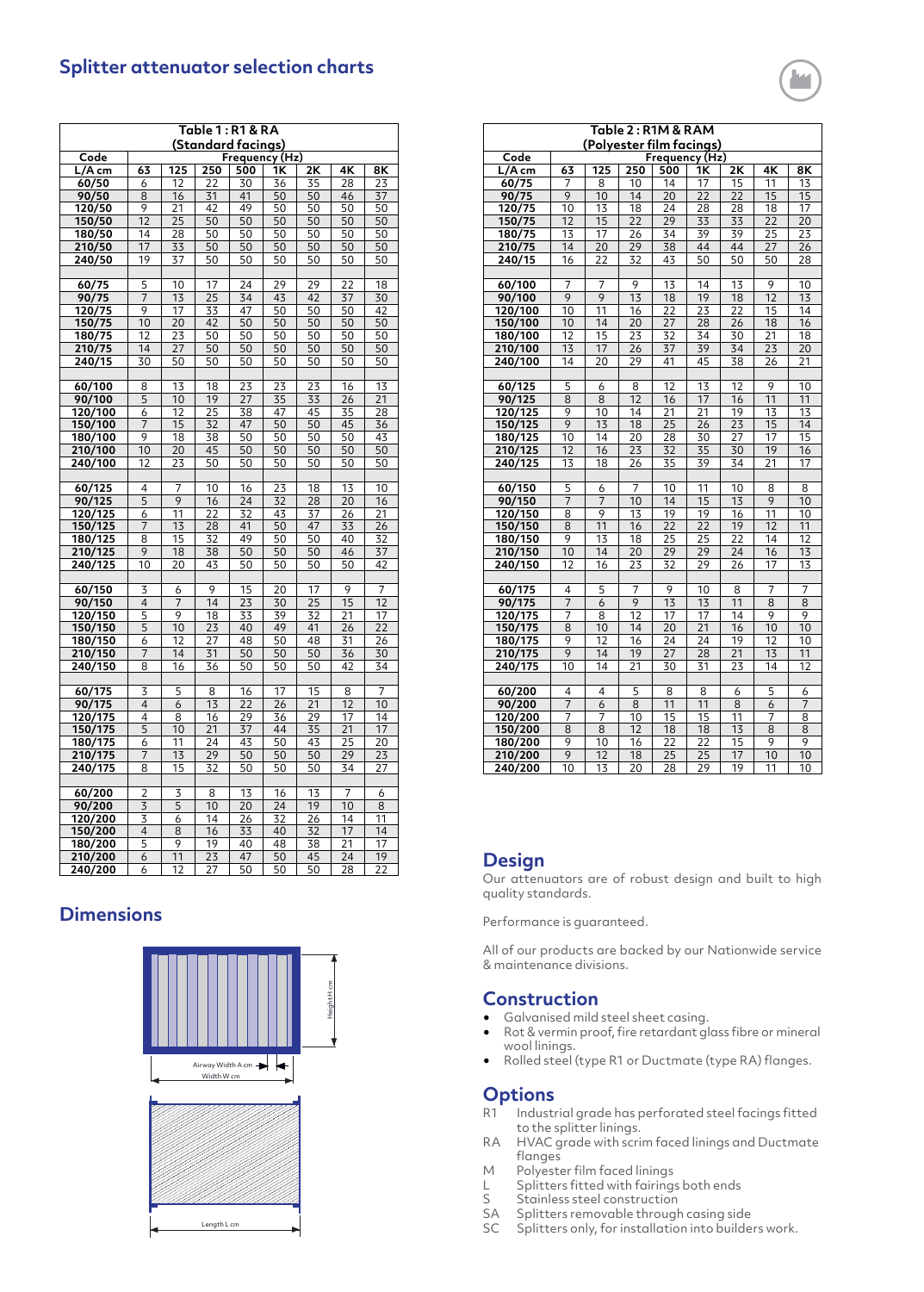## **Pressure loss related to attenuator % free area and passage velocity**



| Table 3 : Width of attenuator<br>(inside duct) in mm |               |     |      |      |      |      |      |  |  |
|------------------------------------------------------|---------------|-----|------|------|------|------|------|--|--|
| Airway (A)                                           | N° of modules |     |      |      |      |      |      |  |  |
| mm                                                   | 1             | 2   | 3    | 4    | 5    | 6    | 7    |  |  |
| 50                                                   | 250           | 500 | 750  | 1000 | 1250 | 1500 | 1750 |  |  |
| 75                                                   | 275           | 550 | 825  | 1100 | 1375 | 1650 | 1925 |  |  |
| 100                                                  | 300           | 600 | 900  | 1200 | 1500 | 1800 | 2100 |  |  |
| 125                                                  | 325           | 650 | 975  | 1300 | 1625 | 1950 | 2275 |  |  |
| 150                                                  | 350           | 700 | 1050 | 1400 | 1750 | 2100 | 2450 |  |  |
| 175                                                  | 375           | 750 | 1125 | 1500 | 1875 | 2250 | 2625 |  |  |
| 200                                                  | 400           | 800 | 1200 | 1600 | 2000 | 2400 | 2800 |  |  |

| Table 4 : Free area<br>% |             |  |  |  |  |
|--------------------------|-------------|--|--|--|--|
| Airway<br>width mm       | Free area % |  |  |  |  |
| 50                       | 20          |  |  |  |  |
| 75                       | 27          |  |  |  |  |
| 100                      | 33          |  |  |  |  |
| 125                      | 38          |  |  |  |  |
| 150                      | 42          |  |  |  |  |
| 175                      | 47          |  |  |  |  |
| 200                      | 50          |  |  |  |  |

## **Selection method**

- 1. Select grade of attenuator to suit application.<br>
2. Select appropriate performance from Table 1<br>
3. Establish total airway cross section by dividing
- Select appropriate performance from Table 1 or 2.
- Establish total airway cross section by dividing volume flow by maximum velocity related to available pressure drop Table 4. 4. Establish attenuator face area by dividing total airway cross section by % free area.
- 5. Establish attenuator cross sectional dimensions\* by dividing attenuator face area by suitable modular width Table 3. \*Attenuator proportions should be selected to optimise the aerodynamic characteristics of the attenuator/ducting system.

#### **Example**

1 : Industrial fan discharge - Select grade R1 Duty = 2.4m<sup>3</sup>/sec

| 2: Frequency (Hz)<br>Attenuation Required (dB)<br>Code 150/100 insertion loss | 63<br>6<br>7             | 125<br>14<br>15 | 250<br>28<br>32               | 500<br>38<br>47 | 1Κ<br>44<br>50 | 2K<br>39<br>50 | 4K<br>38<br>45 | 8K<br>36<br>36                     |  |
|-------------------------------------------------------------------------------|--------------------------|-----------------|-------------------------------|-----------------|----------------|----------------|----------------|------------------------------------|--|
| 3 : Total airway cross section                                                |                          | $= 2.4 m3/sec$  | $= 0.24$ m <sup>2</sup>       |                 | $=10m/sec$     |                |                |                                    |  |
| 4 : Attenuator face area                                                      | $= 0.24$ m <sup>2</sup>  |                 | $= 0.727$ m <sup>2</sup>      |                 | $= 33%$        |                |                |                                    |  |
| 5 : From Table 3 select 3 module width                                        |                          |                 | $= 900$ mm (for 100mm airway) |                 |                |                |                |                                    |  |
| Therefore attenuator height                                                   | $= 0.727$ m <sup>2</sup> |                 | $= 0.807$                     |                 |                |                |                | = 0.9m approximate to 800mm height |  |